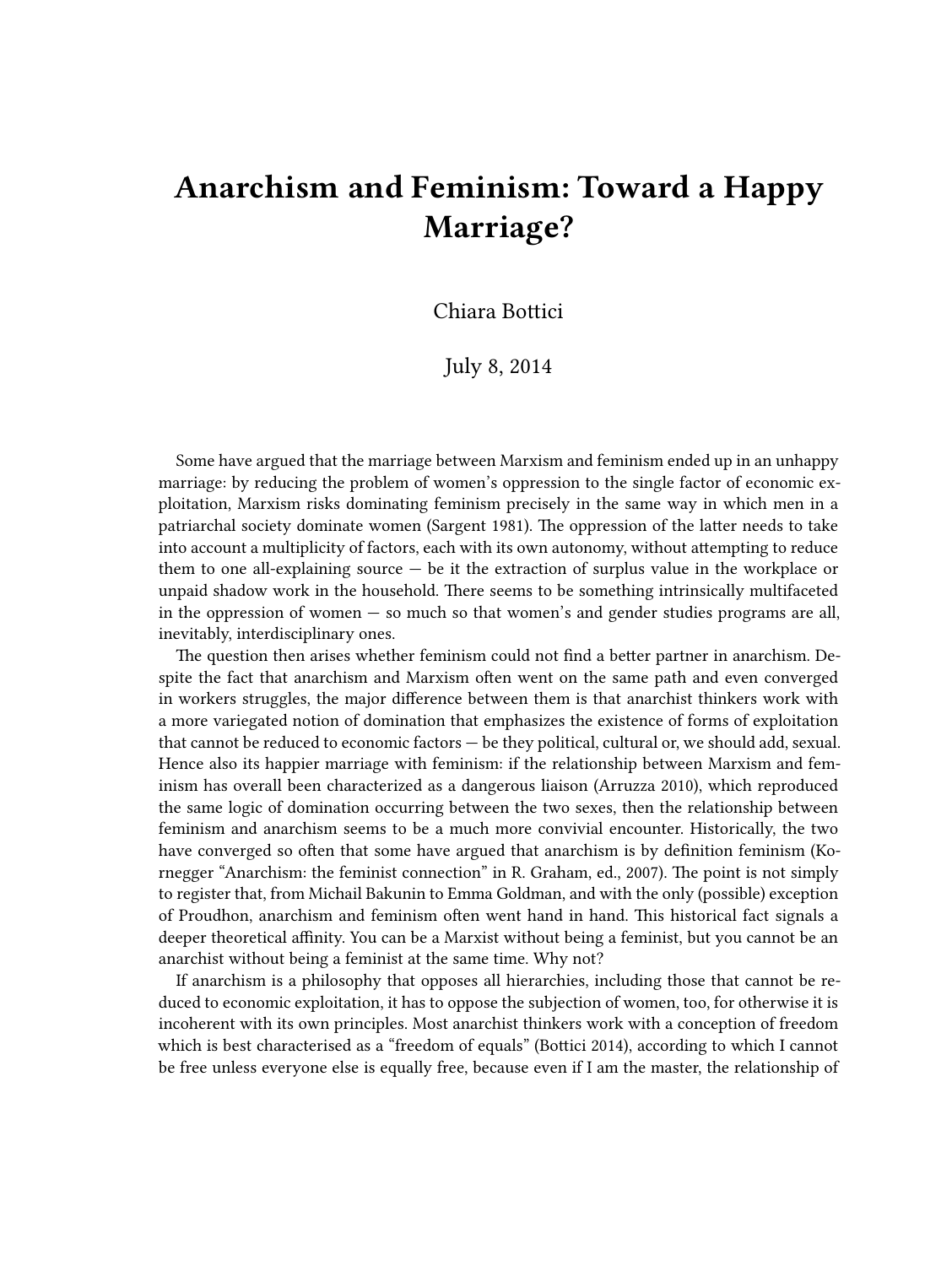

Book cover of *Imaginal Politics: Images Beyond Imagination and the Imaginary* by Chiara Bottici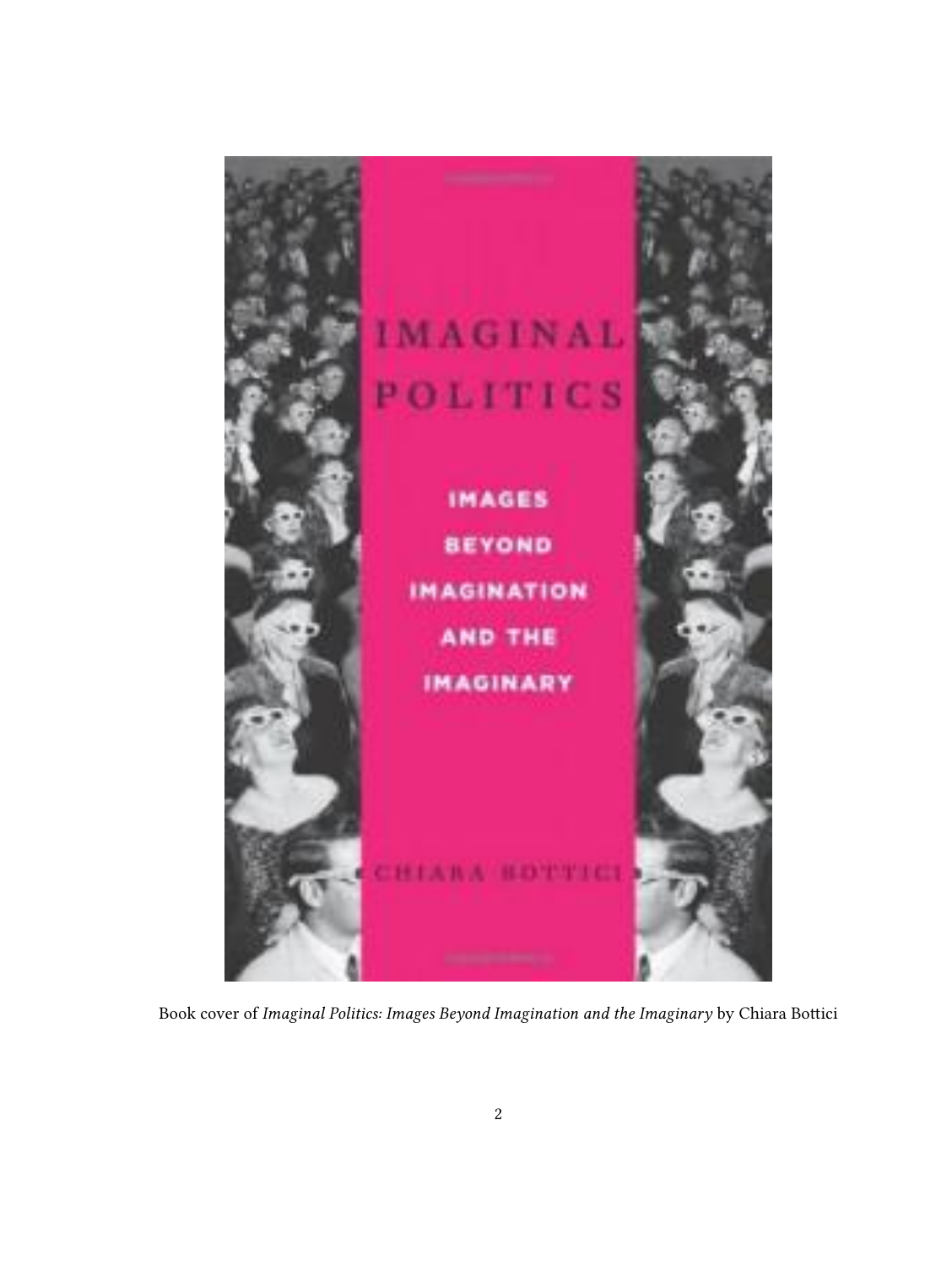domination to which I participate will enslave me as much as the slave herself — it is the paradox of domination that even a philosopher like Rousseau, who was neither a self-declared anarchist nor a feminist, strongly emphasized.

But if I cannot be free unless I live surrounded by people who are equally free, that is, unless I live in a free society, then the subjection of women cannot be reduced to something that concerns only a part of society: a patriarchal society will be fundamentally oppressive for both sexes, precisely because I cannot be free on my own. And this is something that we tend to forget: patriarchy is oppressive for everybody, not only for women.

So if it is true that anarchism has to be by definition feminism, does the opposite hold? Can there be feminists who are not anarchists? Clearly, historically speaking, many feminist movements were not anarchist. However, some feminists claimed that feminism, in particular the second-wave feminism of the 1970s, was anarchist in its deep structure and aspirations. According to Peggy Kornegger (2007), for instance, radical feminists of this period were unconscious anarchists both in their theories and their practices. The structure of women's groups (e.g., consciousness-raising groups), with their emphasis on small groups as the basic organizational unit, on the personal which is political, and on spontaneous direct action, bore a striking resemblance to typically anarchistic forms of organization (ibid., 494).

But even more striking is the conceptual convergence with the conception of freedom that I have described above. For instance, Kornegger affirms that "liberation is not an insular experience" because it can occur only in conjunction with all other human beings (ibid., 496), which, again, means that freedom cannot but be a freedom of equals. However, this also implies that one cannot fight patriarchy without fighting all other forms of hierarchy, be they economic or political. As Kornegger (2007:493) again put it, "feminism does not mean female corporate power or a woman president: it means no corporate power and no president."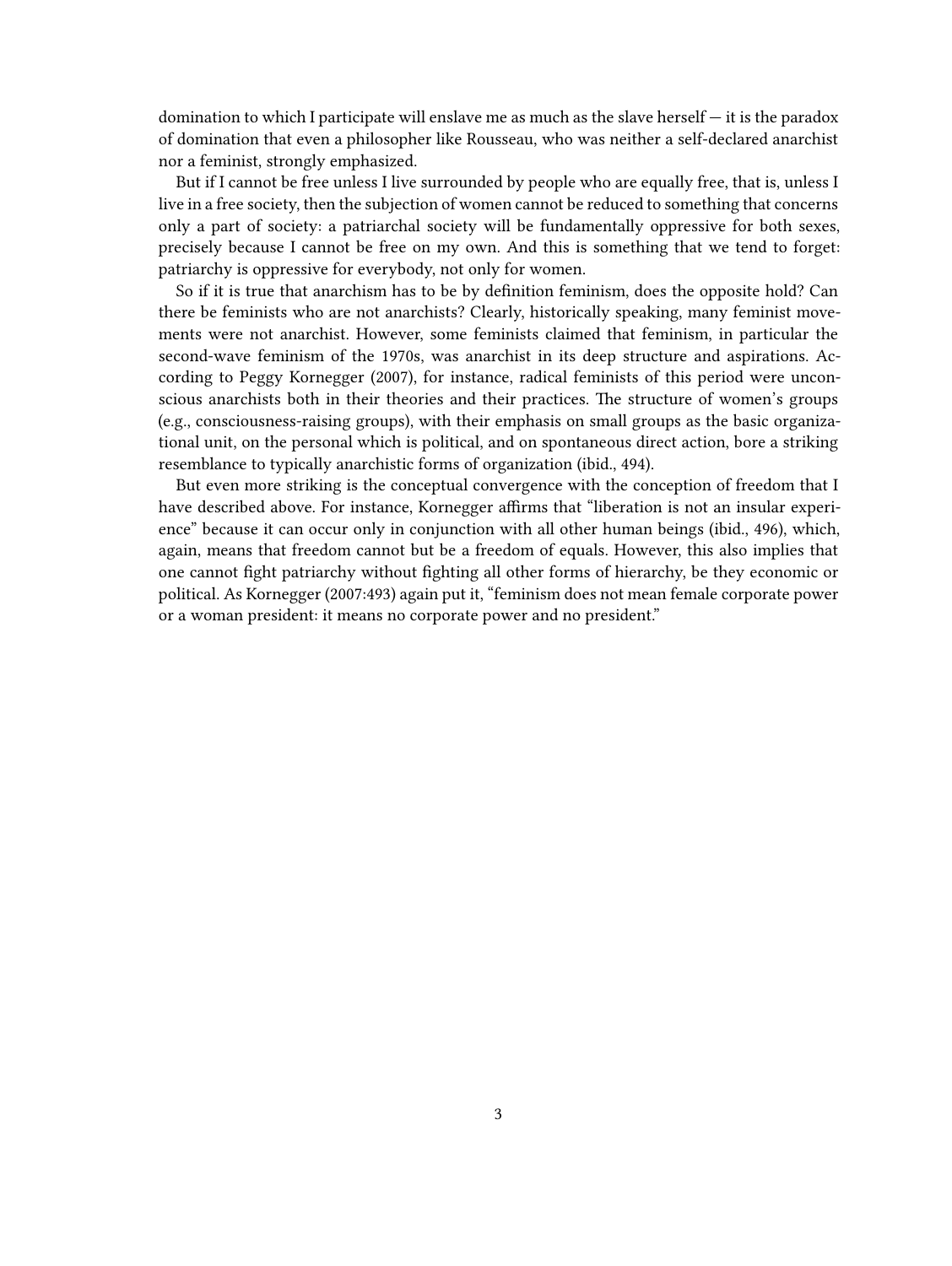

Anarcha-feminists at an anti-globalization rally and protest quote Emma Goldman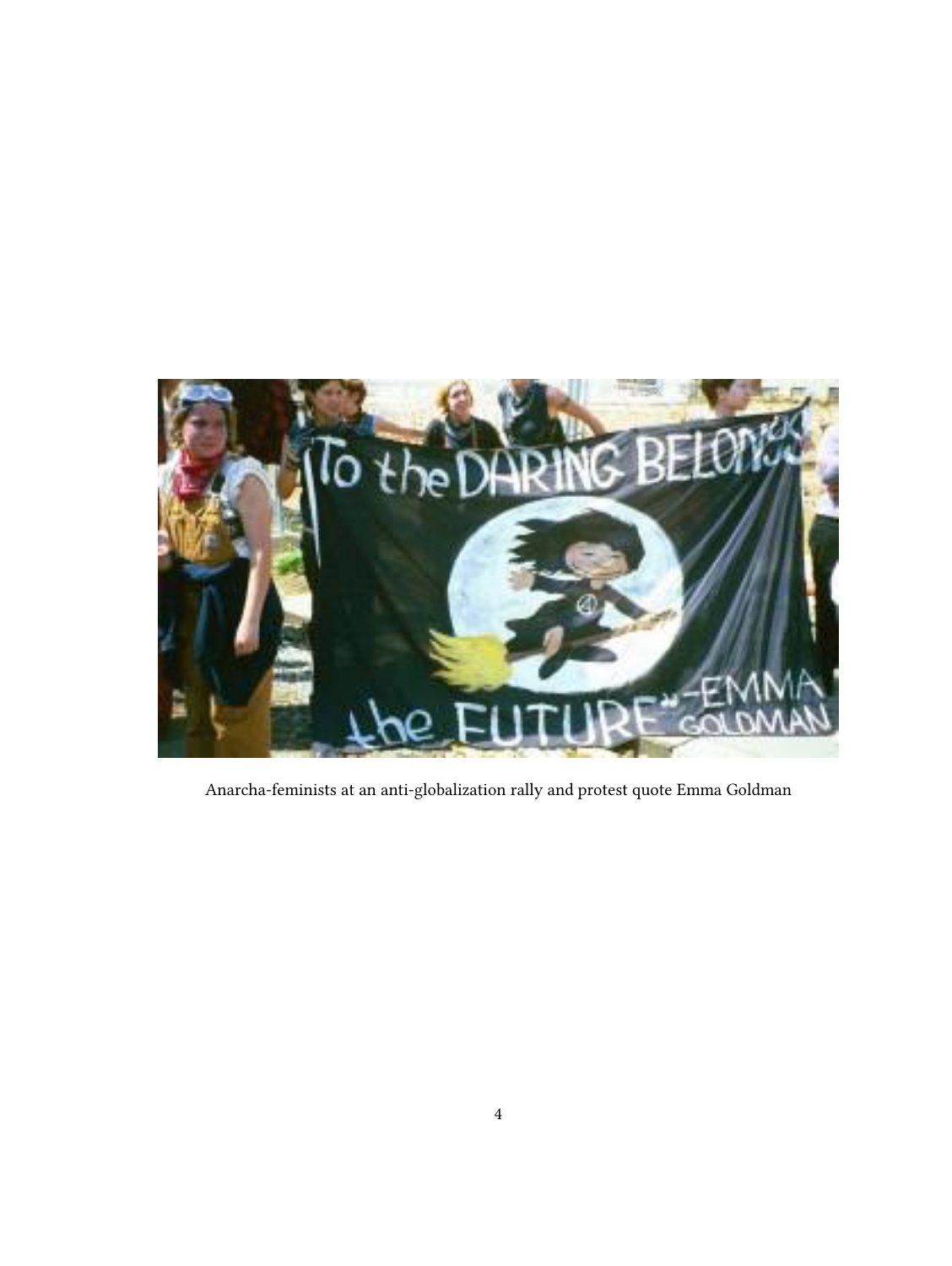Otherwise stated, feminism does not simply mean that women should take the place occupied by men (which would be a rather phallic form of feminism); rather, women should fight to radically subvert the logic of domination where sexism, racism, economic exploitation, and political oppression reciprocally reinforce one another, although with different forms and modalities in different contexts. This holds even more so today, in a globalizing world where different forms of oppression and exploitation, whether based on gender, sex, race, or class, sustain each other. Perhaps the greatest contribution of third-wave feminism is that it pointed toward the need for a multifaceted analysis of domination, with its emphasis on post-colonialism and intersectionality. If by feminism we understand simply the fight for formal equality between men and women, we risk creating new forms of oppression. We run the risk that equality between men and women will signify only that women must take positions once reserved for white bourgeois males, thus further reinforcing mechanisms of oppression rather than subverting them. For instance, if we take the emancipation of white women to mean simply entering the public sphere on an equal footing with men, this, in turn, may imply that somebody else has to replace these women in their households. But for the immigrant woman who replaces the white housewife in providing domestic care, this is not liberation: she merely exits her household in order to enter into another one as a waged laborer. In the current predicament, the emancipation of some (white) women directly risks meaning the oppression of other (immigrant, black, or southern) women, if feminism does not aim at dissolving all forms of hierarchy, whether they are entrenched in gender, class, or racial oppression.

To conclude, maybe feminism has not historically always been anarchist, but it should be because it should aim at subverting all forms of domination — be they sexist, economic, and political. Feminism, today more than in the past, cannot mean only women rulers or women capitalists: it means no rulers and no capitalism.